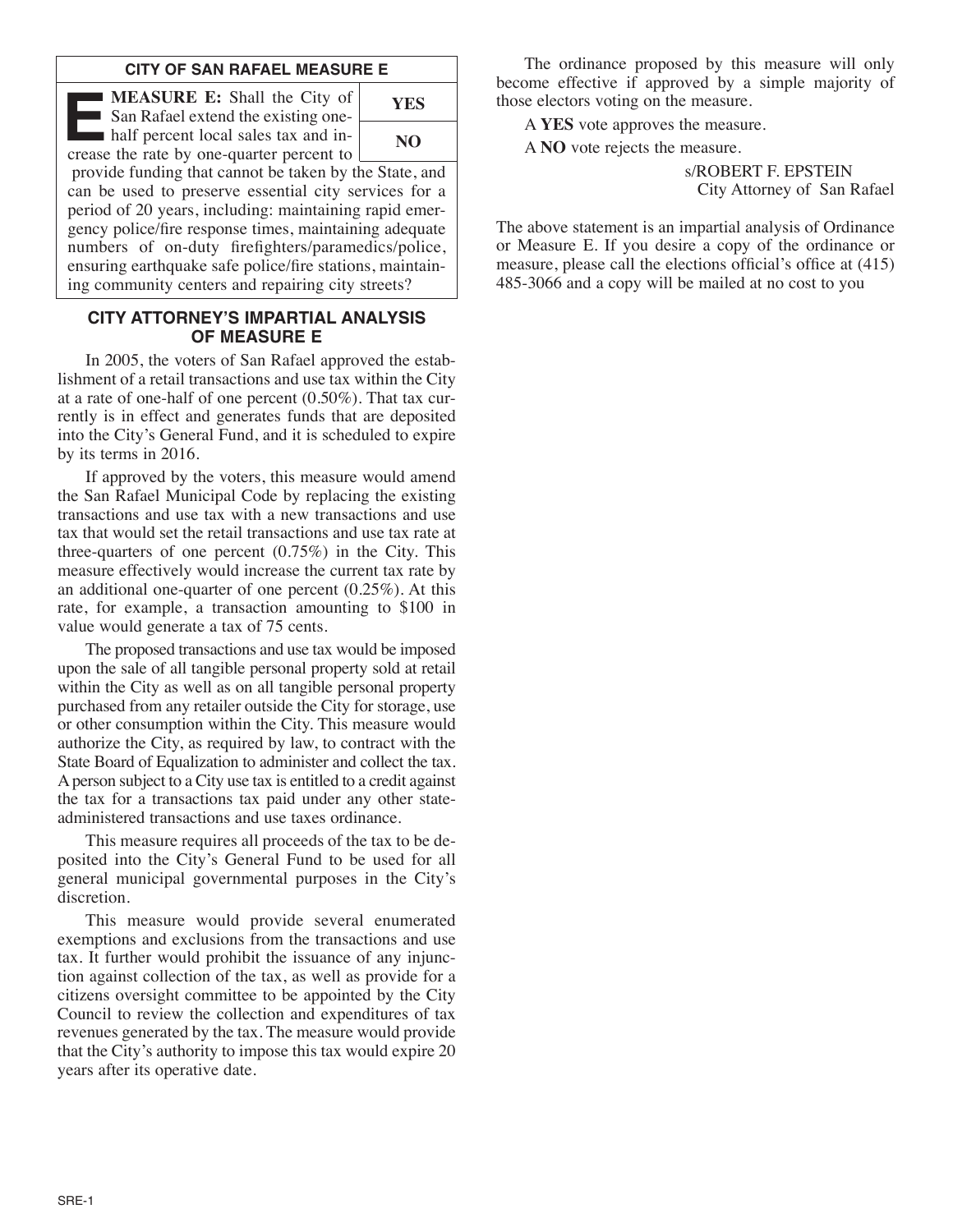## **ARGUMENT IN FAVOR OF MEASURE E**

**Vote YES on Measure E to Ensure a Safe San Rafael.** YES on E gives San Rafael **LOCAL** control over **LOCAL** funds for **LOCAL** needs. Every penny stays here in San Rafael and NONE of these funds can be taken by Sacramento! **Measure E helps our City protect our quality of life:** Measure E renews expiring local funding that is essential for preserving vital city services like rapid emergency response. It also addresses urgent seismic safety upgrades needed at the facilities that house San Rafael's first responders.

## **Specifically, voting YES on E will:**

- Maintain rapid emergency response times for police, fire and emergency services
- Maintain adequate numbers of on-duty firefighters and police officers
- Provide earthquake safe fire and emergency dispatch facilities
- Prevent the closure of fire stations and community centers

If Measure E doesn't pass, the City will be forced to make significant cuts to emergency medical response, firefighting, police patrols, and other vital services that we all rely upon.

It is well documented that several San Rafael fire stations and the building that houses our local emergency dispatch center do not meet modern seismic standards. In the event of a disaster, fire engines, paramedic units, life-saving equipment and personnel may be severely delayed or unable to respond. Measure E allows San Rafael to address these urgent problems before a disaster occurs.

## **Measure E features strict fiscal accountability:**

- By law, all funds must stay local nothing can be taken by the State
- All expenditures must be reviewed by an Independent Citizens' Oversight Committee composed of San Rafael residents
- Annual financial audits and public reports are mandatory

## **San Rafael's most trusted leaders urge a YES vote, including:**

- San Rafael's Fire Chief and Firefighters
- San Rafael's Chief of Police and Police Officers
- San Rafael's Mayor and entire City Council
- Dozens of local business leaders, neighborhood leaders and longtime San Rafael residents

### **Vote YES on Measure E to keep San Rafael safe.**

s/CHRISTOPHER R. GRAY San Rafael Fire Chief

s/PAT KENDALL

Citizen of the Year, 2013

s/GARY PHILLIPS

Mayor

s/STEPHEN MIZROCH, MD

Fire Commission Chair

s/JARED HUFFMAN

US Congressman, 2nd District, San Rafael Resident

## **NO ARGUMENT AGAINST MEASURE E WAS SUBMITTED**.

## **FULL TEXT OF MEASURE E ORDINANCE NO. 1913 AN ORDINANCE OF THE CITY OF SAN RAFAEL AMENDING CHAPTER 3.19 OF THE SAN RAFAEL MUNICIPAL CODE EXTENDING AND INCREASING THE EXISTING TRANSACTIONS AND USE TAX ADMINISTERED BY THE STATE BOARD OF EQUALIZATION, SUBJECT TO APPROVAL OF A MAJORITY OF THE ELECTORS VOTING ON THE TAX MEASURE AT THE GEN-ERAL MUNICIPAL ELECTION TO BE HELD ON TUESDAY, NOVEMBER 5, 2013.**

The City Council of the City of San Rafael hereby makes the following findings in connection with the adoption of this Ordinance:

## **DIVISION 1.**

**WHEREAS,** In 2005, the San Rafael community voted in favor of Measure S, adding Chapter 3.19 to the San Rafael Municipal Code establishing a local transactions and use tax (*i.e.* sales tax) to protect vital city services from budget cuts; and

**WHEREAS,** the City has used these funds for a number of purposes, including maintaining rapid emergency response times, adequate numbers of on-duty police officers and firefighters and many additional core City services; and

**WHEREAS,** this one-half of one percent (0.5%) increase in our local sales tax accounts for approximately 12% of the City's General Fund budget, has been shielded from State appropriation, and has stayed in San Rafael to benefit local residents; and

**WHEREAS,** given the fiscal challenges that all cities have faced in recent years, Measure S proved essential for protecting vital city services in San Rafael from budget cuts; and

**WHEREAS,** since the 2008 Great Recession, the City has been critically evaluating its priorities and strategies for providing quality community services with new fiscal constraints. To increase efficiency and work on a leaner budget, the City has established new partnerships with other agencies to increase shared services, streamlined regulations to promote a positive business climate, cut over 60 staff positions, temporarily reduced compensation for most staff, reformed pensions, and scaled back employee retiree health benefits. The City will continue to analyze which services are a priority, and the most costeffective method of delivering these services; and

**WHEREAS,** Measure S funding is scheduled to expire, and if the City were to address this loss of locallycontrolled funding with expenditure reductions alone it would have to consider cuts to police patrols, firefighters and emergency response, street and sidewalk repair, parks and community centers, and curtail access to libraries. Such cuts would be a last resort; however, police and fire account for more than half of San Rafael's budget, and in order to address a deficit of the magnitude that would occur if Measure S funding were to expire, the City inevitably would be required to consider cuts to public safety; and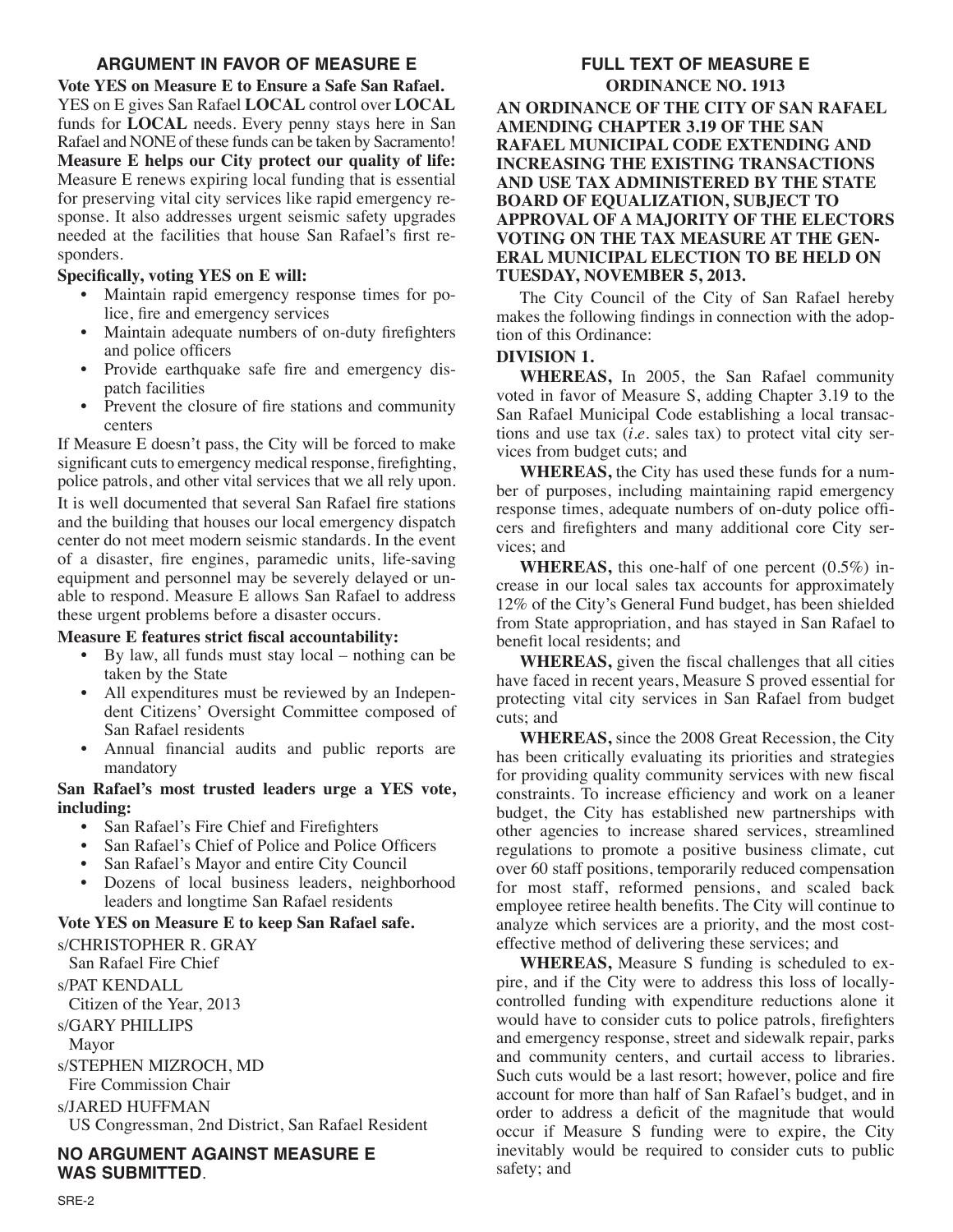**WHEREAS,** even with the current sales tax in effect, there is not sufficient funding available for several key infrastructure needs such as seismic improvements for emergency dispatch as well as fire stations, information technology needs for improved service delivery, contributions to the City's emergency reserves, and other infrastructure needs identified as "unfunded" in the City's Five Year Capital Improvement Program; and

**WHEREAS,** after the study of the financial issues facing the City, and following numerous discussions with residents, neighborhood associations and business and service groups, and after extensive efforts to gauge the public's opinions and priorities through several surveys of San Rafael residents, the City Council has determined that the most prudent, reasonable and financially responsible action it can take to preserve the fiscal stability of San Rafael and to protect vital services and facilities in our City, is to place before the voters a ballot measure to extend the existing one-half of one percent (0.5%) transactions and use tax for a period of 20 years and increase the rate by one-quarter of one percent  $(0.25\%)$ , and to recommend its adoption to the voters; and

**WHEREAS,** if the increased and extended transactions and use tax is approved by the voters at the municipal election on November 5, 2013, the existing tax would remain in effect until the operative date of the extended and increased tax.

**NOW THEREFORE,** the City Council of the City of San Rafael does hereby Ordain as follows:

## **DIVISION 2.**

Chapter 3.19 of the San Rafael Municipal Code is hereby amended to read as follows:

## **Chapter 3.19 TRANSACTIONS AND USE TAX 3.19.010 – Short Title.**

This Chapter shall be known as the City of San Rafael Transactions and Use Tax Ordinance. This Chapter shall

be applicable only in the incorporated territory of the City. **3.19.015 – Definitions.**

As used in this Chapter, "City" means the City of San Rafael and "tax" means the transactions and use tax imposed under the provisions of this Chapter.

### **3.19.020 – Operative Date.**

"Operative Date" means the first day that the tax is imposed and collected. The Operative Date shall be April 1, 2014, unless a later Operative Date becomes effective under the provisions of Section 3.19.040.

### **3.19.030 – Purpose.**

This Chapter is adopted to achieve the following, among other purposes, and the City Council directs that the provisions hereof be interpreted in order to accomplish those purposes:

A. To impose a retail transactions and use tax in accordance with the provisions of Part 1.6 (commencing with Section 7251) of Division 2 of the Revenue and Taxation Code and Section 7285.9 of Part 1.7 of Division 2 which authorizes the City to adopt this tax ordinance which shall be operative only if a majority of the electors voting on the measure vote to approve the imposition of the tax at an election called for that purpose.

B. To adopt a retail transactions and use tax ordinance that incorporates provisions identical to those of the Sales and Use Tax Law of the State of California insofar as those provisions are not inconsistent with the requirements and limitations contained in Part 1.6 of Division 2 of the Revenue and Taxation Code.

C. To adopt a retail transactions and use tax ordinance that imposes a tax and provides a measure therefore that may be administered and collected by the State Board of Equalization in a manner that adapts itself as fully as practicable to, and requires the least possible deviation from, the existing statutory and administrative procedures followed by the State Board of Equalization in administering and collecting the California State Sales and Use Taxes.

D. To adopt a retail transactions and use tax ordinance that may be administered in a manner that will be, to the greatest degree possible, consistent with the provisions of Part 1.6 of Division 2 of the Revenue and Taxation Code, minimize the cost of collecting the transactions and use taxes, and at the same time, minimize the burden of record keeping upon persons subject to taxation under the provisions of this ordinance.

## **3.19.040 – Contract With State.**

Prior to the Operative Date, the City shall contract with the State Board of Equalization to perform all functions incident to the administration and operation of this transactions and use tax ordinance; provided however, that if the City shall not have contracted with the State Board of Equalization prior to the Operative Date, it shall nevertheless so contract and in such a case the Operative Date shall be the first day of the first calendar quarter following the execution of such a contract.

### **3.19.050 – Imposition of Transactions Tax; Transactions Tax Rate.**

For the privilege of selling tangible personal property at retail, a tax is hereby imposed upon all retailers in the incorporated territory of the City at the rate of three-quarters of one percent (0.75%) of the gross receipts of any retailer from the sale of all tangible personal property sold at retail in said territory on and after the Operative Date of this ordinance.

### **3.19.060 – Place of Transaction.**

For the purposes of this Chapter, all retail sales are consummated at the place of business of the retailer unless the tangible personal property sold is delivered by the retailer or his agent to an out-of-state destination or to a common carrier for delivery to an out-of-state destination. The gross receipts from such sales shall include delivery charges, when such charges are subject to the state sales and use tax, regardless of the place to which delivery is made. In the event a retailer has no permanent place of business in the State or has more than one place of business, the place or places at which the retail sales are consummated shall be determined under rules and regulations to be prescribed and adopted by the State Board of Equalization.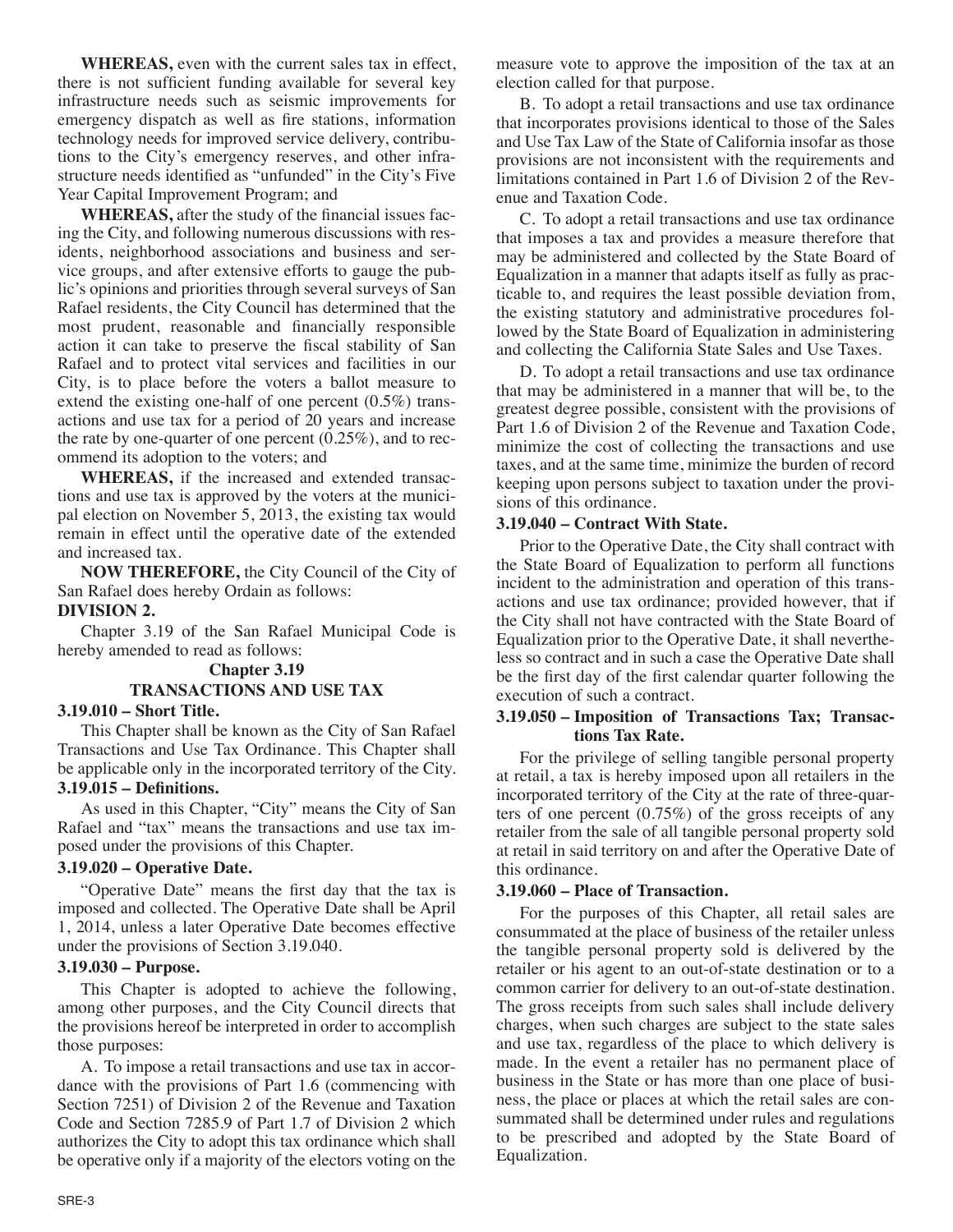### **3.19.070 – Imposition of Use Tax; Use Tax Rate.**

An excise tax is hereby imposed on the storage, use or other consumption in the City of tangible personal property purchased from any retailer on and after the Operative Date of this ordinance for storage, use or other consumption in said territory at the rate of three-quarters of one percent (0.75%) of the sales price of the property. The sales price shall include delivery charges when such charges are subject to state sales or use tax regardless of the place to which delivery is made.

## **3.19.080 – Proceeds of Tax.**

The proceeds of the transactions and use tax imposed by this Chapter shall be deposited into the General Fund of the City to be used for all general government purposes which may include, but are not limited to, fire and police protection, street and sidewalk repair and maintenance, library services, park repair and maintenance, recreational programs, building and code enforcement services, planning and zoning services, capital equipment requirements, repair and replacement of City facilities, capital improvement projects, operational expenses, fiduciary responsibilities, administration, indebtedness and general obligations of the City. The tax imposed by this Chapter is intended to be and is, a general tax, the proceeds of which are to be spent as the City Council shall in its discretion, from time to time, determine.

## **3.19.090 – Adoption of Provisions of State Law.**

Except as otherwise provided in this Chapter and except insofar as they are inconsistent with the provisions of Part 1.6 of Division 2 of the Revenue and Taxation Code, all of the provisions of Part 1 (commencing with Section 6001) of Division 2 of the Revenue and Taxation Code are hereby adopted and made a part of this Chapter as though fully set forth herein.

### **3.19.100 – Limitations on Adoption of State Law and Collection of Use Taxes.**

In adopting the provisions of Part 1 of Division 2 of the Revenue and Taxation Code:

A. Wherever the State of California is named or referred to as the taxing agency, the name of this City shall be substituted therefore. However, the substitution shall not be made:

1. When the word "State" is used as a part of the title of the State Controller, State Treasurer, State Board of Control, State Board of Equalization, State Treasury, or the Constitution of the State of California.

2. When the result of that substitution would require action to be taken by or against this City or any agency, officer, or employee thereof rather than by or against the State Board of Equalization, in performing the functions incident to the administration or operation of this Chapter.

3. In those sections, including, but not necessarily limited to sections referring to the exterior boundaries of the State of California, where the result of the substitution would be to:

a. Provide an exemption from this tax with respect to certain sales, storage, use or other consumption of tangible personal property which would not otherwise be exempt from this tax while such sales, storage, use or other consumption remain subject to tax by the State under the provisions of Part 1 of Division 2 of the Revenue and Taxation Code, or

b. Impose this tax with respect to certain sales, storage, use or other consumption of tangible personal property which would not be subject to tax by the state under the said provision of that code.

4. In Sections 6701, 6702 (except in the last sentence thereof), 6711, 6715, 6737, 6797 or 6828 of the Revenue and Taxation Code.

B. The word "City" shall be substituted for the word "State" in the phrase "retailer engaged in business in this State" in Section 6203 and in the definition of that phrase in Section 6203.

## **3.19.110 – Permit Not Required.**

If a seller's permit has been issued to a retailer under Section 6067 of the Revenue and Taxation Code, an additional transactor's permit shall not be required by this ordinance.

## **3.19.120 – Exemptions and Exclusions.**

A. There shall be excluded from the calculation of the transactions tax and the use tax the amount of any sales tax or use tax imposed by the State of California or by any city, city and county, or county pursuant to the Bradley-Burns Uniform Local Sales and Use Tax Law or the amount of any state-administered transactions or use tax.

B. There are exempted from the computation of the amount of transactions tax the gross receipts from:

1. Sales of tangible personal property, other than fuel or petroleum products, to operators of aircraft to be used or consumed principally outside the county in which the sale is made and directly and exclusively in the use of such aircraft as common carriers of persons or property under the authority of the laws of this State, the United States, or any foreign government.

2. Sales of property to be used outside the City which is shipped to a point outside the City, pursuant to the contract of sale, by delivery to such point by the retailer or his agent, or by delivery by the retailer to a carrier for shipment to a consignee at such point. For the purposes of this paragraph, delivery to a point outside the City shall be satisfied.

a. With respect to vehicles (other than commercial vehicles) subject to registration pursuant to Chapter 1 (commencing with Section 4000) of Division 3 of the Vehicle Code, aircraft licensed in compliance with Section 21411 of the Public Utilities Code, and undocumented vessels registered under Division 3.5 (commencing with Section 9840) of the Vehicle Code by registration to an out-of-City address and by a declaration under penalty of perjury, signed by the buyer, stating that such address is, in fact, his or her principal place of residence; and

b. With respect to commercial vehicles, by registration to a place of business out-of-City and declaration under penalty of perjury, signed by the buyer, that the vehicle will be operated from that address.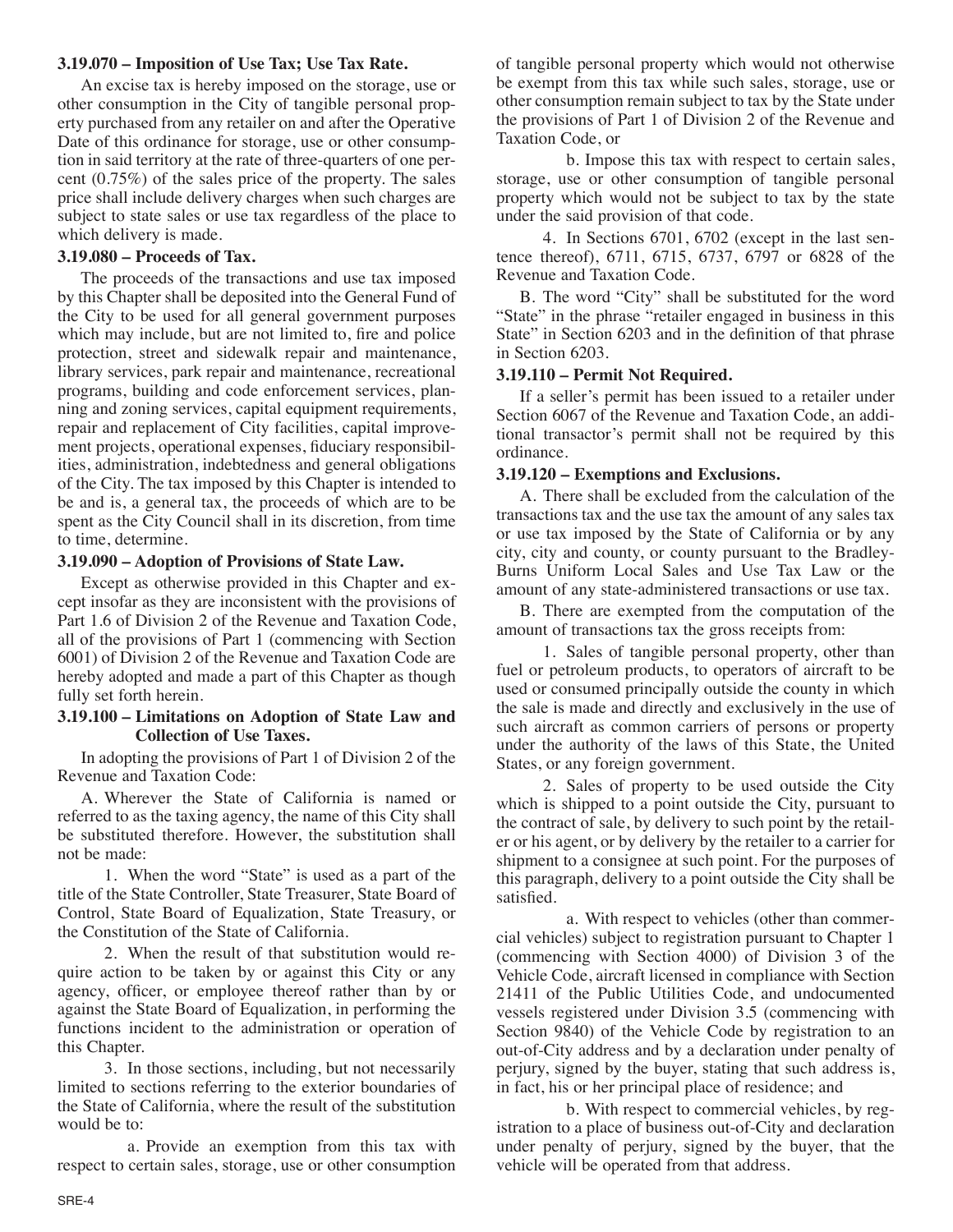3. The sale of tangible personal property if the seller is obligated to furnish the property for a fixed price pursuant to a contract entered into prior to the Operative Date of this ordinance.

4. A lease of tangible personal property which is a continuing sale of such property, for any period of time for which the lessor is obligated to lease the property for an amount fixed by the lease prior to the Operative Date of this ordinance.

5. For the purposes of subparagraphs (3) and (4) of this section, the sale or lease of tangible personal property shall be deemed not to be obligated pursuant to a contract or lease for any period of time for which any party to the contract or lease has the unconditional right to terminate the contract or lease upon notice, whether or not such right is exercised.

C. There are exempted from the use tax imposed by this Chapter, the storage, use or other consumption in this City of tangible personal property:

1. The gross receipts from the sale of which have been subject to a transactions tax under any state-administered transactions and use tax ordinance.

2. Other than fuel or petroleum products purchased by operators of aircraft and used or consumed by such operators directly and exclusively in the use of such aircraft as common carriers of persons or property for hire or compensation under a certificate of public convenience and necessity issued pursuant to the laws of this State, the United States, or any foreign government. This exemption is in addition to the exemptions provided in Sections 6366 and 6366.1 of the Revenue and Taxation Code of the State of California.

3. If the purchaser is obligated to purchase the property for a fixed price pursuant to a contract entered into prior to the Operative Date of this Chapter.

4. If the possession of, or the exercise of any right or power over, the tangible personal property arises under a lease which is a continuing purchase of such property for any period of time for which the lessee is obligated to lease the property for an amount fixed by a lease prior to the Operative Date of this Chapter.

5. For the purposes of subparagraphs (3) and (4) of this section, storage, use, or other consumption, or possession of, or exercise of any right or power over, tangible personal property shall be deemed not to be obligated pursuant to a contract or lease for any period of time for which any party to the contract or lease has the unconditional right to terminate the contract or lease upon notice, whether or not such right is exercised.

6. Except as provided in subparagraph (7), a retailer engaged in business in the City shall not be required to collect use tax from the purchaser of tangible personal property, unless the retailer ships or delivers the property into the City or participates within the City in making the sale of the property, including, but not limited to, soliciting or receiving the order, either directly or indirectly, at a place of business of the retailer in the City or through any representative, agent, canvasser, solicitor, subsidiary, or person in the City under the authority of the retailer.

7. "A retailer engaged in business in the City" shall also include any retailer of any of the following: vehicles subject to registration pursuant to Chapter 1 (commencing with Section 4000) of Division 3 of the Vehicle Code, aircraft licensed in compliance with Section 21411 of the Public Utilities Code, or undocumented vessels registered under Division 3.5 (commencing with Section 9840) of the Vehicle Code. That retailer shall be required to collect use tax from any purchaser who registers or licenses the vehicle, vessel, or aircraft at an address in the City.

D. Any person subject to use tax under this ordinance may credit against that tax any transactions tax or reimbursement for transactions tax paid to a district imposing, or retailer liable for a transactions tax pursuant to Part 1.6 of Division 2 of the Revenue and Taxation Code with respect to the sale to the person of the property the storage, use or other consumption of which is subject to the use tax.

## **3.19.130 – Amendments.**

All amendments subsequent to the effective date of this Chapter to Part 1 of Division 2 of the Revenue and Taxation Code relating to sales and use taxes and which are not inconsistent with Part 1.6 and Part 1.7 of Division 2 of the Revenue and Taxation Code, and all amendments to Part 1.6 and Part 1.7 of Division 2 of the Revenue and Taxation Code, shall automatically become a part of this Chapter, provided however, that no such amendment shall operate so as to affect the rate of tax imposed by this Chapter.

## **3.19.140 – Enjoining Collection Forbidden.**

No injunction or writ of mandate or other legal or equitable process shall issue in any suit, action or proceeding in any court against the State or the City, or against any officer of the State or the City, to prevent or enjoin the collection under this Chapter, or Part 1.6 of Division 2 of the Revenue and Taxation Code, of any tax or any amount of tax required to be collected.

### **3.19.142 – Annual Audit.**

The proceeds resulting from this Transaction and Use Tax shall be deposited into the City's General Fund and become subject to the same independent annual audit requirements as other general fund revenue.

## **3.19.144 – Independent Citizen Oversight.**

A City Transactions and Use Tax Committee, to be established by the City Council by Resolution, shall review the collection and expenditure of tax revenues collected under the authority of this Chapter. The Committee shall consist of at least five members, who shall be residents of the City. The terms of the Committee members and their specific duties shall be established by resolution of the City Council.

### **3.19.146 – All Funds Staying Local.**

All tax revenues collected under the authority of this Chapter shall be expended solely on local municipal services, and shall not be used for any other purposes.

## **3.19.148 – Effective Date.**

This ordinance levying the tax described herein shall be effective ten days after the date on which the City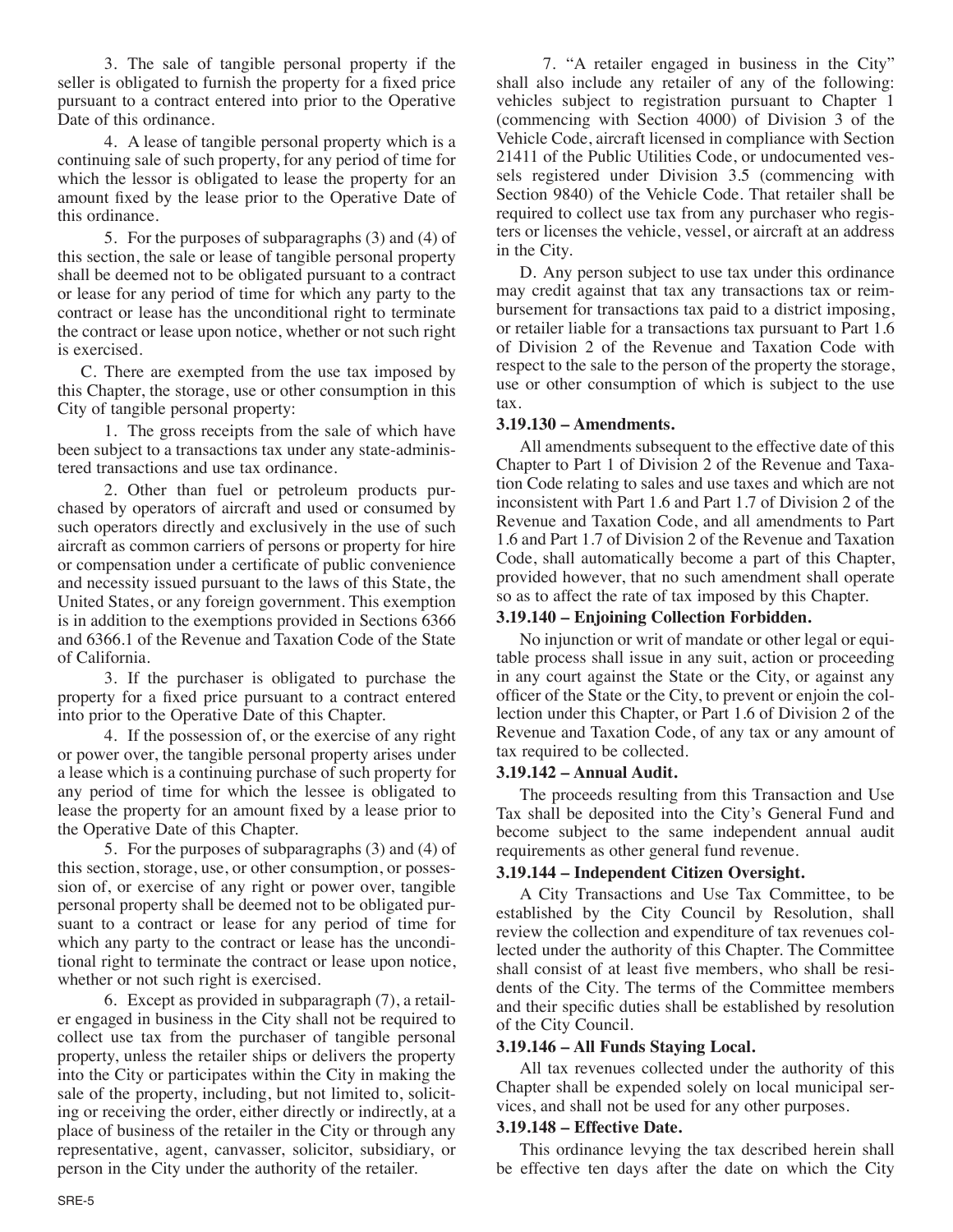Council has declared that the voters of the City of San Rafael have approved said ordinance by a vote or no less than a majority of the votes cast by the electors voting on the tax measure set forth in this ordinance at the general municipal election to be held on Tuesday, November 5, 2013, and the tax established herein shall become operative on April 1, 2014 or on such later date as provided in Section 3.19.040.

## **3.19.150 – Termination Date.**

The authority to levy the tax imposed by this Chapter shall expire on March 31, 2034, or at the end of twenty years from the Operative Date if the Operative Date is later than April 1, 2014 as provided in Section 3.19.040.

# **DIVISION 3:**

If any section, subsection, sentence, clause or phrase of this Ordinance or the application thereof to any person or circumstance is for any reason held to be invalid, such decision shall not affect the validity of the remaining portions of this Ordinance.

### **DIVISION 4:**

This ordinance shall be published once in full before its final passage, in a newspaper of general circulation, published and circulated in the City of San Rafael.

> s/GARY O. PHILLIPS Mayor

ATTEST:

s/ESTHER BEIRNE

City Clerk

The foregoing Ordinance No. 1913 was read and introduced at a Regular Meeting of the City Council of the City of San Rafael, held on the 15th day of July, 2013 and ordered passed to print by the following vote, to wit:

AYES: Councilmembers: Colin, Connolly, Heller, McCullough & Mayor Phillips

NOES: Councilmembers: None

ABSENT: Councilmembers: None

and will come up for adoption as an Ordinance of the City of San Rafael at a Regular Meeting of the Council to be held on the 5th day of August, 2013, subject to voter approval at the General Municipal Election to be held on Tuesday, November 5, 2013.

> s/ESTHER BEIRNE City Clerk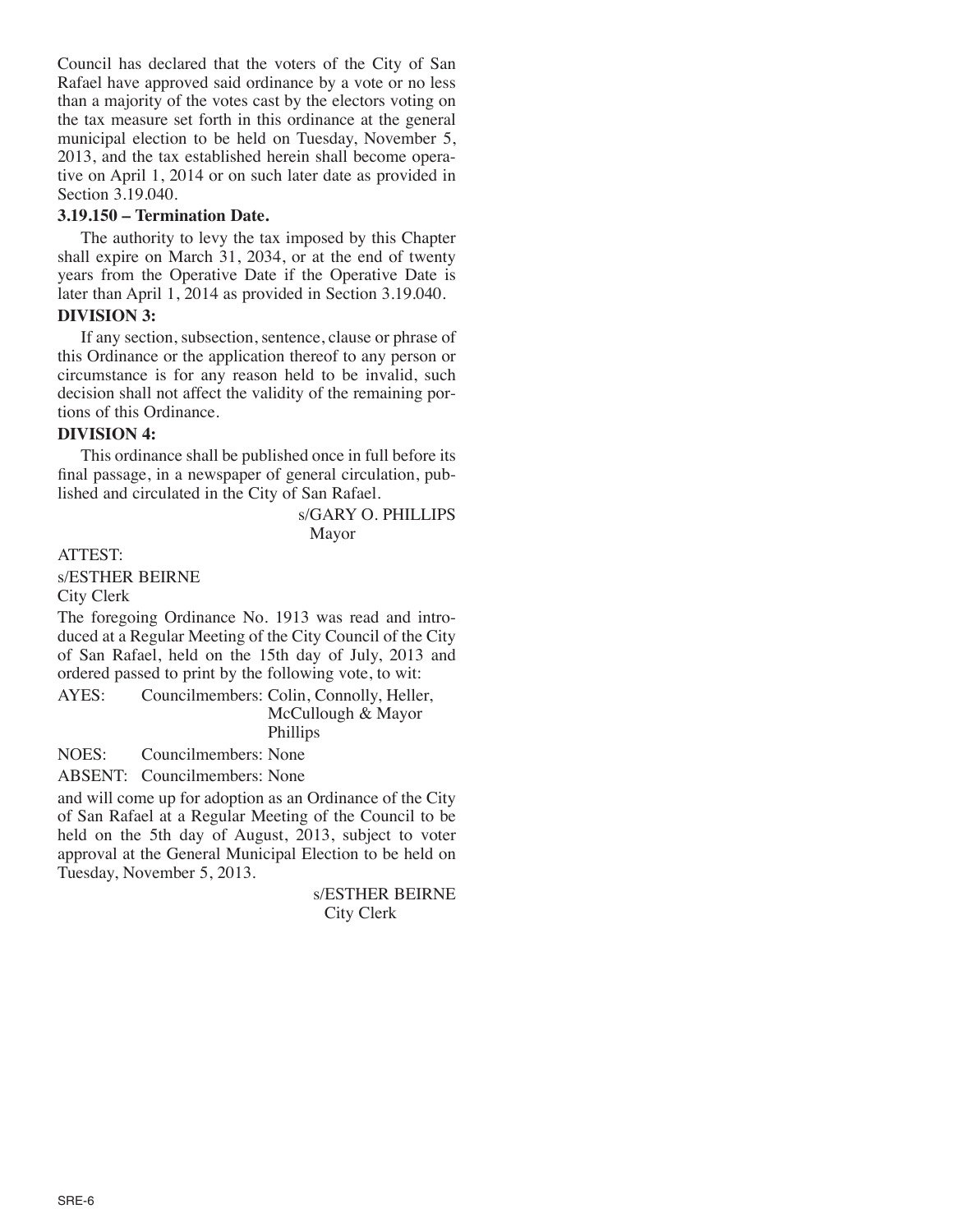#### **RESOLUTION NO. 13586**

## **RESOLUTION OF THE CITY COUNCIL OF THE CITY OF SAN RAFAEL:**

- **1) RESCINDING RESOLUTION NO. 13572.**
- **2) ORDERING THE SUBMISSION TO THE ELECTORS OF THE CITY OF SAN RAFAEL, A BALLOT MEASURE PROPOSING AN AMENDMENT TO CHAPTER 3.19 OF THE MUNICIPAL CODE OF THE CITY OF SAN RAFAEL TO EXTEND AND INCREASE THE EXISTING TRANSACTIONS AND USE TAX AT THE GENERAL MUNICIPAL ELECTION TO BE HELD TUESDAY, NOVEMBER 5, 2013, AS CALLED BY RESOLUTION NO. 13529 AND ORDERING THE PUBLICATION THEREOF; AND**
- **3) REQUESTING CONSOLIDATION WITH ANY OTHER ELECTION CONDUCTED ON THE SAME DATE; AND**
- **4) REQUESTING ELECTION SERVICES BY THE REGISTRAR OF VOTERS; AND**
- **5) REQUESTING THE CITY ATTORNEY TO PREPARE AN IMPARTIAL ANALYSIS OF THE MEASURE.**

**WHEREAS,** the City Council of San Rafael, by adoption of Resolution No. 13529, has called a general municipal election to be held on Tuesday, November 5, 2013; and

**WHEREAS,** in 2005, the San Rafael Community voted in favor of Measure S, adding Chapter 3.19 to the San Rafael Municipal Code establishing a local transactions and use tax of one-half of one percent.

**WHEREAS,** the City Council has determined to submit to the voters at the general municipal election on November 5, 2013, a ballot measure proposing an ordinance amending the Municipal Code of the City of San Rafael, to extend and increase the existing transactions and use tax within the City by one-quarter of one percent, raising 75 cents on each \$100 of retail transactions, so as to increase funding for the City's provision of general municipal services.

### **NOW THEREFORE, THE CITY COUNCIL OF THE CITY OF SAN RAFAEL DOES HEREBY RE-SOLVE, DECLARE, DETERMINE AND ORDER AS FOLLOWS:**

Section 1: City Council Resolution No. 13572 is hereby rescinded.

Section 2: The City Council, pursuant to its right and authority and pursuant to the laws of the State of California and the Charter of the City of San Rafael, does hereby order submitted to the electors of the City of San Rafael at the general municipal election to be held Tuesday, November 5, 2013, the following measure, to wit:

## **CITY OF SAN RAFAEL TRANSACTIONS AND USE TAX MEASURE \_\_\_\_\_\_**

"Shall the City of San Rafael extend the existing one-half percent local sales tax and increase the rate by one-quarter percent to provide funding that cannot be taken by the State, and can be used to preserve essential city services for a period of 20 years, including: maintaining rapid emergency police/fire response times, maintaining adequate numbers of on-duty firefighters/ paramedics/police, ensuring earthquake safe police/fire stations, maintaining community centers and repairing **YES NO**

Section 3: A copy of the ordinance establishing the transaction and use tax of three-fourths of one percent, which ordinance is to be submitted to the electors of the City of San Rafael at the general municipal election to be held on Tuesday November 5, 2013, is attached hereto as Exhibit "A".

Section 4: The Board of Supervisors of the County of Marin, is hereby requested to:

A. Consolidate said election with any other election conducted on the same day; and

B. Authorize and direct the County Clerk, at City expense, to provide the following election services and to canvass the results of said election:

**Provide Voter Indexes** 

city streets?"

- **Provide Drayage and Rental of Polling Places**
- **Provide Printing of Sample and Official Ballots**
- **Provide Printing of Measures and Arguments**
- Appoint and Notify Election Officers
- Mail Sample Ballots and Polling Place Notification
- **Provide Precinct Supplies**
- **Provide Training of Precinct Workers**
- **Provide Processing of Vote By Mail Ballots**
- Provide Canvass of Votes Cast
- **Provide such other services as are necessary to** conduct the General Municipal Election

Section 5: The ballots to be used at the election shall be in both form and content as required by law.

Section 6: The polls for said election shall be opened at seven o'clock (7:00 a.m.) of the day of said election and shall remain open continuously from said time until eight o'clock (8:00 p.m.) of the same day when said polls shall be closed, except as provided in Section 14401 of the Elections Code of the State of California.

Section 7: In all particulars not recited in this Resolution, the election shall be held and conducted as provided by law for holding municipal elections in said City.

Section 8: Notice of the time and place of holding the election is hereby given and the City Clerk is hereby authorized, instructed and directed to give such further or